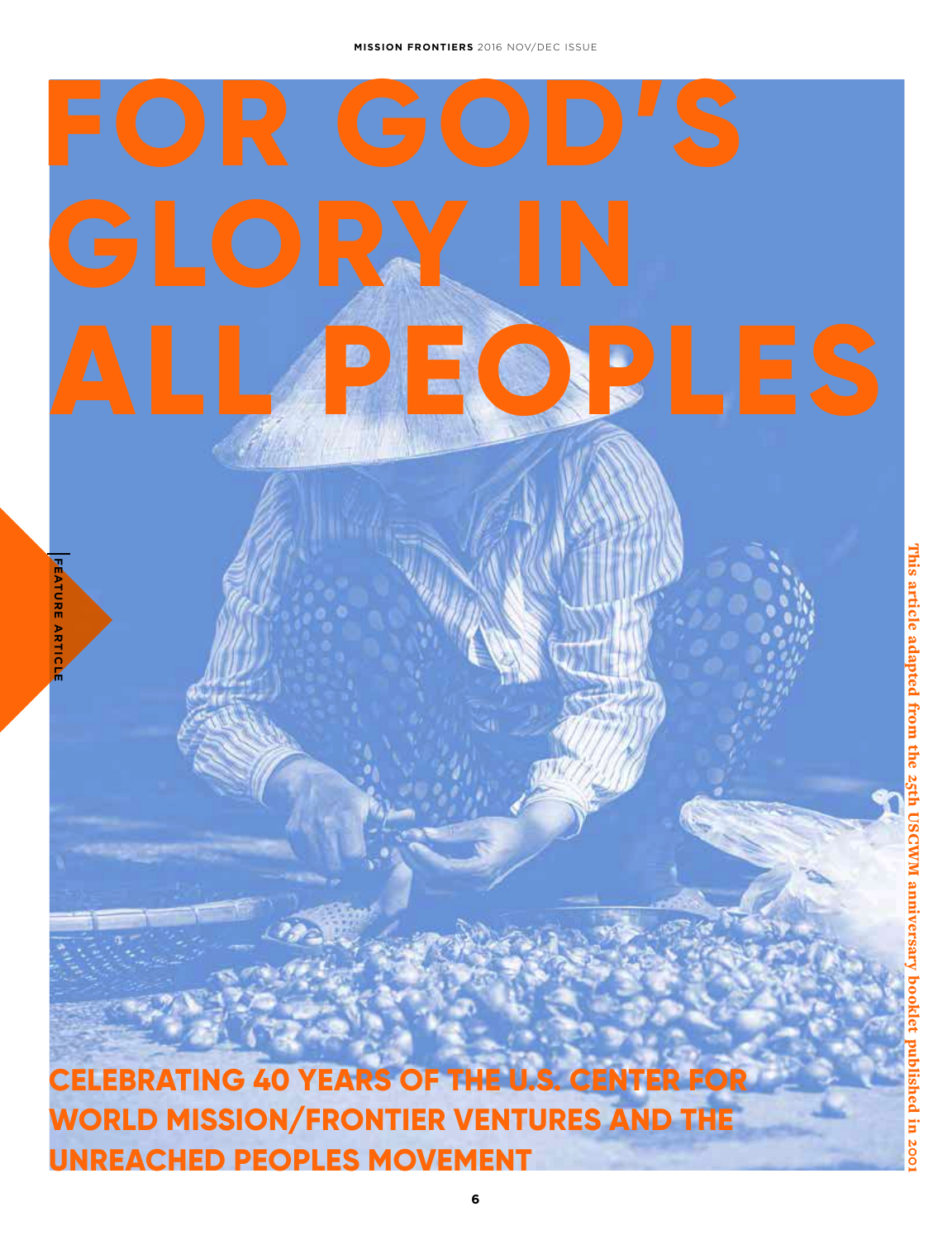

Of all the things Roberta and I have done in our lifetimes, I do not hesitate to believe that the most valuable single accomplishment is the formation of a living, breathing human community that is dedicated to pursuing the most significant frontiers for the cause of global missions. I am deeply gratified by how much has been done in the past 25 years, and I am excited by the present strength of our organization. But I am most impressed by the big tasks in our future, which may easily eclipse all of our past.

- Ralph D. Winter, at the 25<sup>th</sup> Anniversary of the USCWM

There are turning points in history where certain people and events dramatically alter the direction of human history and the destiny of millions. Ralph Winter and the founding of the U.S Center for World Mission (now Frontier Ventures) played a major role in the launching of the movement to reach the unreached peoples. This movement has now impacted thousands of people groups and altered the eternal destiny of untold millions of precious human souls.

Dr. Ralph Winter would be the first to tell you that people like Cameron Townsend and Dr. Donald McGavran were the real instigators of this new era to reach the unreached peoples. But few mission scholars today would deny the impact that Ralph Winter had in bringing the plight of the "hidden" or "unreached" peoples to the forefront of the evangelical missions agenda and forever changing the focus of modern missions.

#### **THE LAUSANNE CONGRESS ON WORLD EVANGELIZATION 1974**

In July 1974, Ralph Winter gave a plenary address to the Lausanne Congress on World Evangelization. This address literally changed history. His address to this congress can be read today in the 4th Edition of the Perspectives Reader under the title of The New Macedonia. In his address he pointed out that the vast majority of mission efforts at that time were being spent on assisting the established church within reached people groups. Little attention was being paid to the dire need of an estimated 17,000 unreached people groups that were "hidden" from the Church and its mission efforts. This address became the starting shot that launched the race to reach the unreached peoples.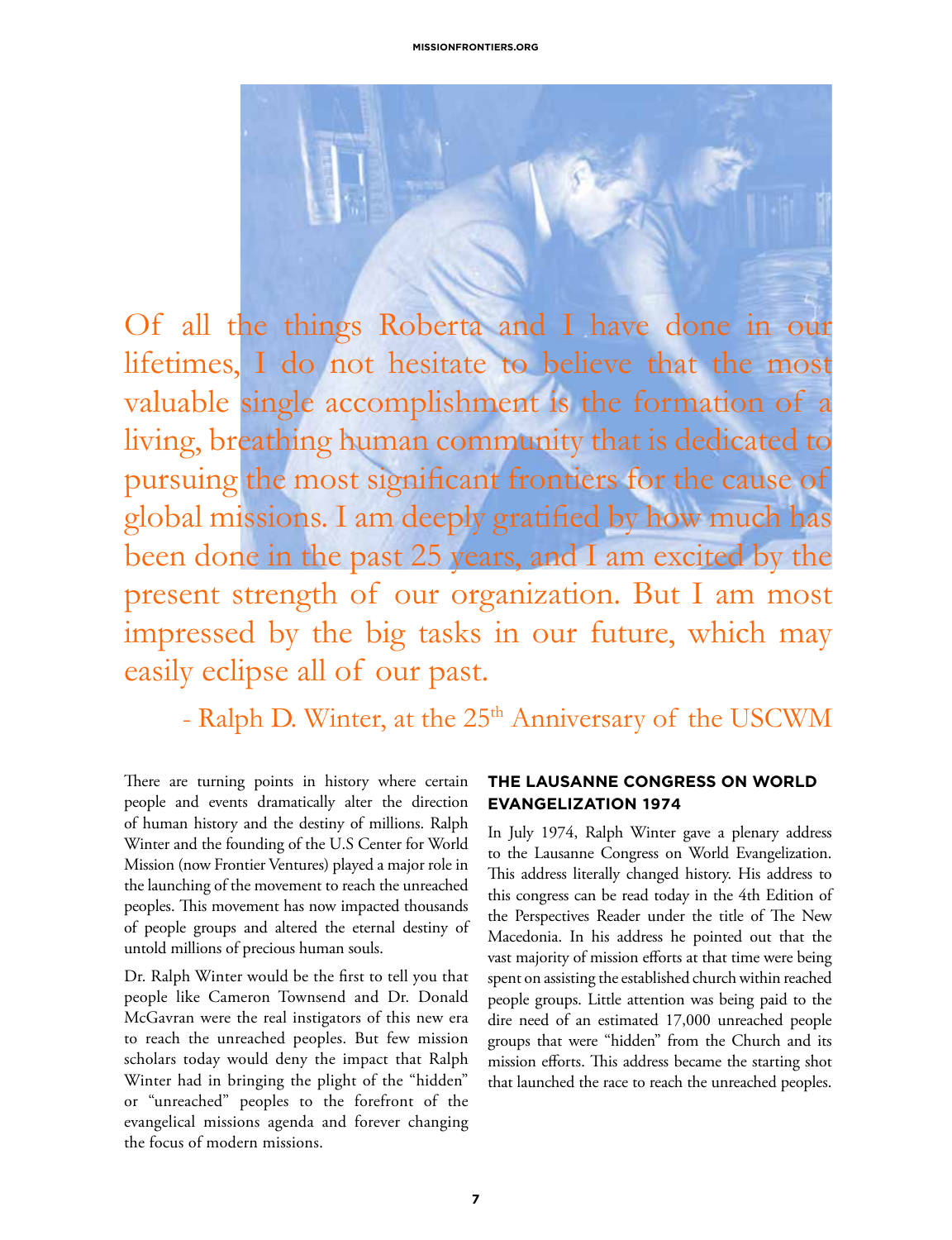The uncertainty and pressure of paying off the property during its first 13 years didn't deter the USCWM from spreading vision for the unreached. In fact, the financial struggles became a soap box from which to proclaim the vision.

#### **THE FOUNDING OF THE U.S. CENTER FOR WORLD MISSION**

Through teaching other missionaries, Ralph and Roberta Winter gained an unprecedented overview of the remaining missionary task. They discovered that only half of the world's population could hear the gospel from believers in their own culture and language. To make matters worse, they found there was no major mission effort focusing on these unreached peoples. New missionaries were almost exclusively following in the footsteps of earlier missionaries to already established fields.

Through these discoveries, God led the Winters to take a radical step, leaving a secure tenured position at Fuller Theological Seminary to call attention to the plight of the unreached peoples.

In November 1976, Ralph and Roberta Winter founded the USCWM with no staff but their secretary, and no resources but God and their reputations.

Through God's faithfulness, the USCWM has grown to over 100 members. Its 35-acre headquarters in Pasadena is complemented by 25 regional staff in North America and a dozen in other parts of the world. About 50 organizations share facilities with the USCWM in Pasadena.

#### **THE CAMPUS IS PURCHASED**

The uncertainty and pressure of paying off the property during its first 13 years didn't deter the USCWM from spreading a vision for the unreached. In fact, the financial struggles became a soap box from which to proclaim the vision. As the USCWM focused on building a movement to reach the unreached, God honored their faith and brought thousands of donors, large and small, to meet the USCWM's financial obligations. See the article, Three Miracle Years, on page 11.

In the 1980s, many organizations and individuals joined the movement promoted by the newly-birthed USCWM. Mission agencies and denominational mission efforts focused on unreached peoples. The USCWM and other mobilization and research organizations highlighted the essential role of behindthe-scenes workers. Local church members continued to pray and support mission work, and workers and intercessors embraced the vision to break Satan's power over the still unreached people groups.

#### **THE MOVEMENT MATURES**

The 1980 global conference of mission leaders in Edinburgh was the first to give prominence to the challenge raised at the USCWM: A Church for Every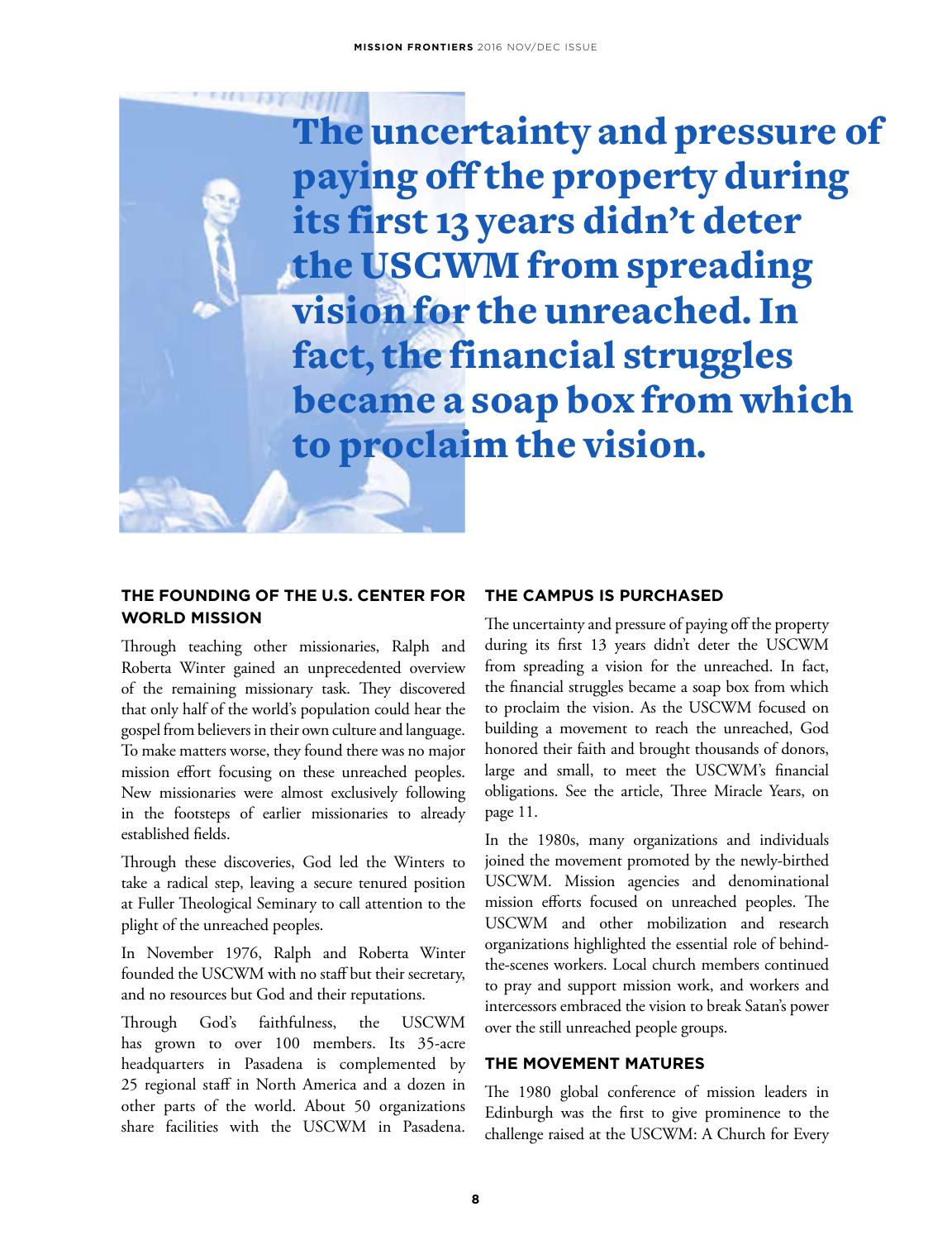People by the year 2000! By the late 1980s a global movement had emerged. By the mid-1990s it had become a global phenomenon. National initiatives in nearly every country of the world gave priority to "A Church for Every People." The foundation was laid for the final thrust to disciple all nations.

As the challenge of unreached peoples continues to spread increasingly on its own, the USCWM/Frontier Ventures devotes more attention to addressing other important obstacles and to gathering and refining insights about how to more effectively establish viable, culturally-relevant church movements among the rapidly diminishing number of unreached peoples.

#### **MOMENTUM BUILDS**

God has accomplished far more than could have been achieved through the efforts of the USCWM alone. We want to gratefully acknowledge some of the many other ministries, both past and present, that God has raised as part of this movement.

AD2000 & Beyond Movement - Act Beyond - Adopt-A-People - Advancing Churches in Mission Commitment - African American Mobilization

Division - All Nations Literacy - Anglican Frontier Missions - Antioch Network - Episcopal Church Missionary Community - Fellowship of Artists for Cultural Evangelism - Finishing the Task - Frontiers - Global Evangelization Movement - Global Mapping Intl. - Global Opportunities - International Journal of Frontier Missions - International Society for Frontier Missiology - Joshua Project - Korean American Center for World Mission - Latin American Mobilization Division - Lutheran Society for Missiology - Network for Strategic Missions - No Place Left Coalition - Paraclete - Pioneers - Presbyterian Center for Mission Studies - Presbyterian Order for World Evangelization - South African Missiological Society - Teaching English as a Second Language - YWAM Strategic Frontiers - Zwemer Institute for Muslim Studies.

Along the way, the faith and vision of many prayer and financial supporters have provided the USCWM /Frontier Ventures with the essential resources to play a key role in this burgeoning new perspective. The USCWM/Frontier Ventures staff, and the unreached peoples, are deeply indebted to all who have become involved. Your sensitivity and obedience to the prompting of God's Spirit are profoundly appreciated!

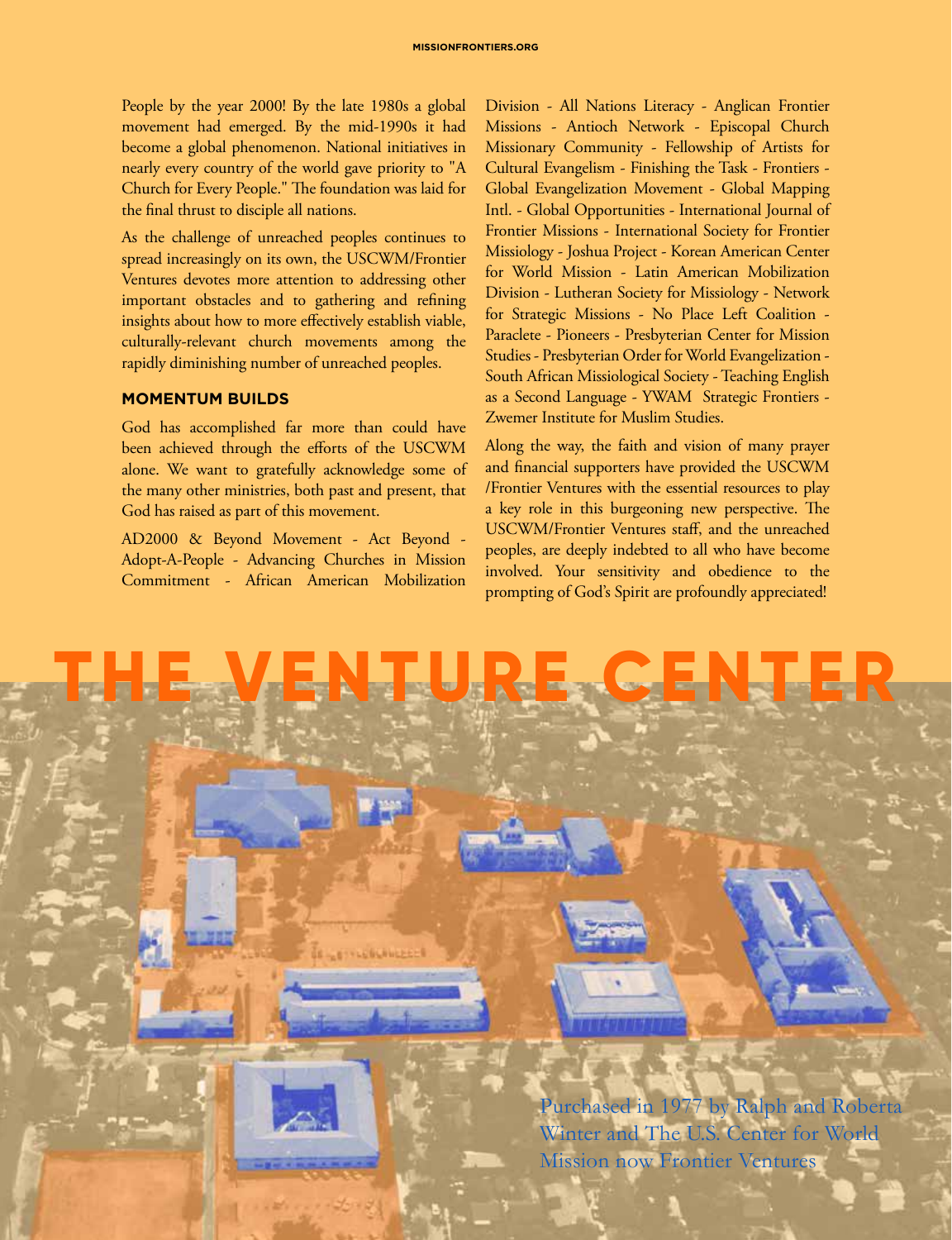**Many were calling for a moratorium on missions claiming that the missionary task had been completed.**

**Missions typically focused on saving individuals.**

**Mission strategies once centered on political nations (countries).**

**The mission effort often tried to motivate people by emphasizing the hopeless plight of two billion lost souls.**

**Missionaries often assumed that the church around the world should look like the church in North America.**

**Of approximately 24,000 distinct people groups worldwide, an estimated 17,000 were not even on anyone's radar nearly 2,000 years after Christ.** 

**accepted reality fueling the most significant advances in the mission effort.**

**Missionaries focus on establishing multiplying fellowships.**

**Missions recognize the strategic significance of biblical nations (people groups).**

**Missions look with anticipation toward God receiving glory among the last 7,000 unreached people groups.**

**We increasingly recognize that the church must fit the culture of the people group where it is being established.** 

**INTERCATE CONDEAL CONDEAL CONDEAL CONDEAL CONDEAL CONDEAL CONDEAL CONDEAL CONDEAL CONDEAL CONDEAL CONDEAL CONDEAL CONDEAL CONDEAL CONDEAL CONDEAL CONDEAL CONDEAL CONDEAL CONDEAL CONDEAL CONDEAL CONDEAL CONDEAL CONDEAL CON Of the 7,000 or so groups remaining unreached, almost all have been selected for current or future outreach by one or more mission agency. And for each of these 7,000, there are at least 650 times as many local congregations.**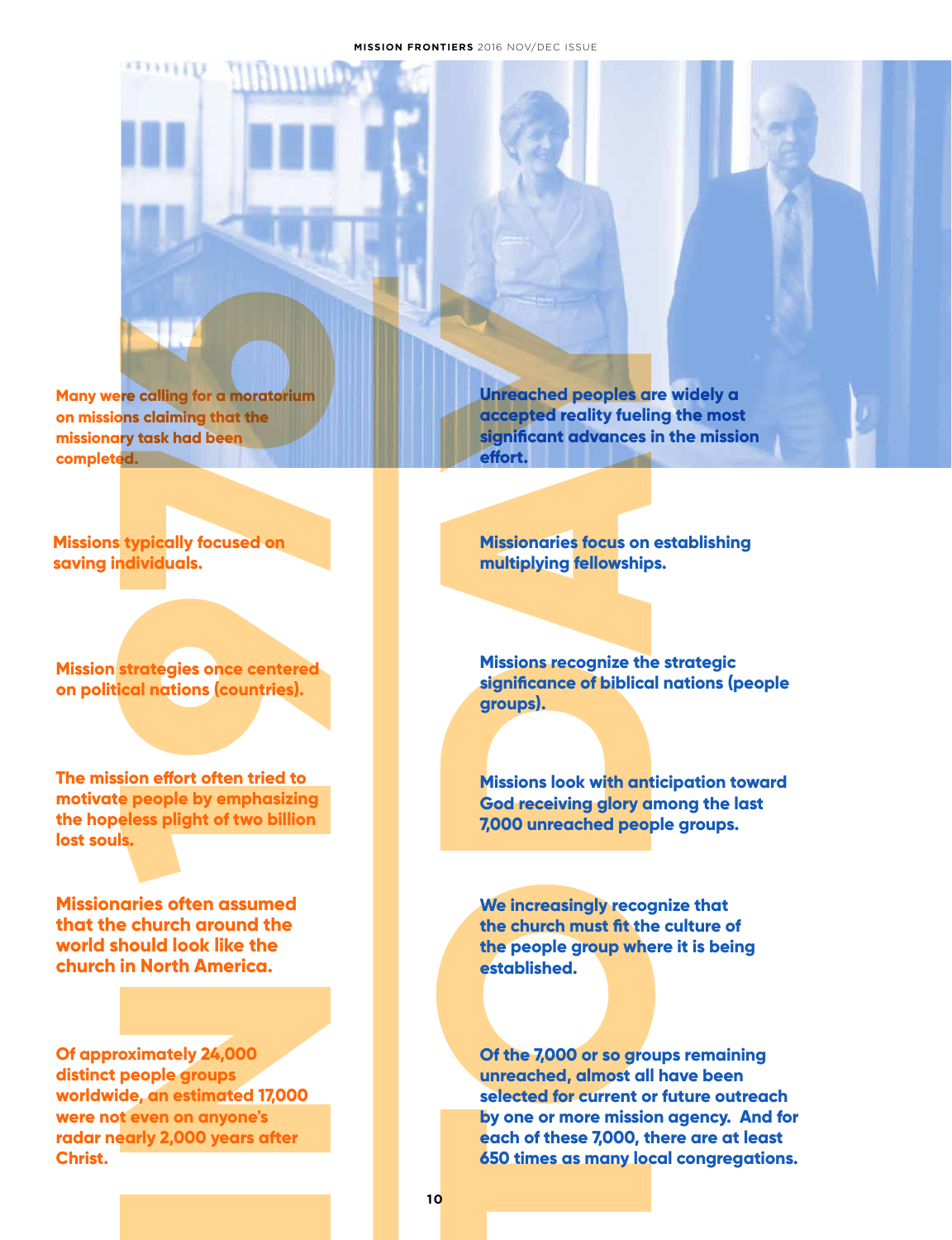### **A DEDICATION IN MEMORY OF ROBERTA H. WINTER**

#### **1930-2001**

After a courageous and defiant struggle against multiple myeloma (a rare form of bone cancer), Roberta Winter passed away on Sunday, October 28, 2001.

Along with her husband Ralph Winter, Roberta was co-founder of the U.S. Center for World Mission. Ralph recalls her as a "beautiful, intelligent, vivacious, loyal, affectionate, and utterly honest person, who was always ready for anything.

Roberta filled many roles at the USCWM, but the two that endeared her to the most people worldwide were her celebration of the historical expansion of God's kingdom (teaching Perspectives classes), and her book, *I Will Do a New Thing*, the story of the USCWM. Even today, people reading her book for the first time feel like they have come to know her personally.

The Roberta Winter Institute has been established in her honor with the purpose of raising awareness of disease as a major hindrance to the global understanding of God's glory. Disease kills prematurely and God, not Satan, is often blamed for disease. But with major advances in medical research there is hope as believers unite to work toward eradicating the very pathogens of disease for the glory of God.

## **THREE MIRACLE YEARS AUGUST 1976 TO AUGUST 1979**

*This article is reprinted from the July-August 1979 issue of* Mission Frontiers *entitled* : "*Founder's Reference Issue."*

#### BY **ROBERTA H. WINTER**

Three years ago three people stood on an empty campus, wondering if perhaps, for His glory, God would do a miracle in this place. The cause was stupendous—3.5 billion people still to meet Christ. Could those three trust God for so much? This is the story of the U.S. Center for World Mission and those three miraculous years.

#### **AUGUST 1976**

Campus for Sale

We had no money, no following, nor even a well-known name. Why should the college board even listen to us when we asked them to hold this \$8 million campus for us? Other groups had tried to buy it over the 3 years it had been vacant. Now a well-heeled cult desperately wanted it. But God held it for us. This was the first miracle.

#### **JANUARY 1977**

#### Angels Unawares

"Only \$10,000? That's easy," and this perfect stranger pulled out his checkbook and started to write.

We had just been jolted into realizing

we had to ask for a legal option without which we could not be assured we could buy the campus. This piece of paper should have cost us at least \$150,000 (1% of the expected down payment), yet a friend, knowing our financial straits, suggested we offer \$15,000 and see what God would do. He gave us the first \$5000 himself.

That was the beginning of another miracle.

#### **APRIL 1977**

The Cult or the Center?

It had felt like a see-saw, back and forth for 3 months. The college board voted to give us the option; then the cult offered \$75,000 for one. The board voted in our favor again, so

**CONTRACT**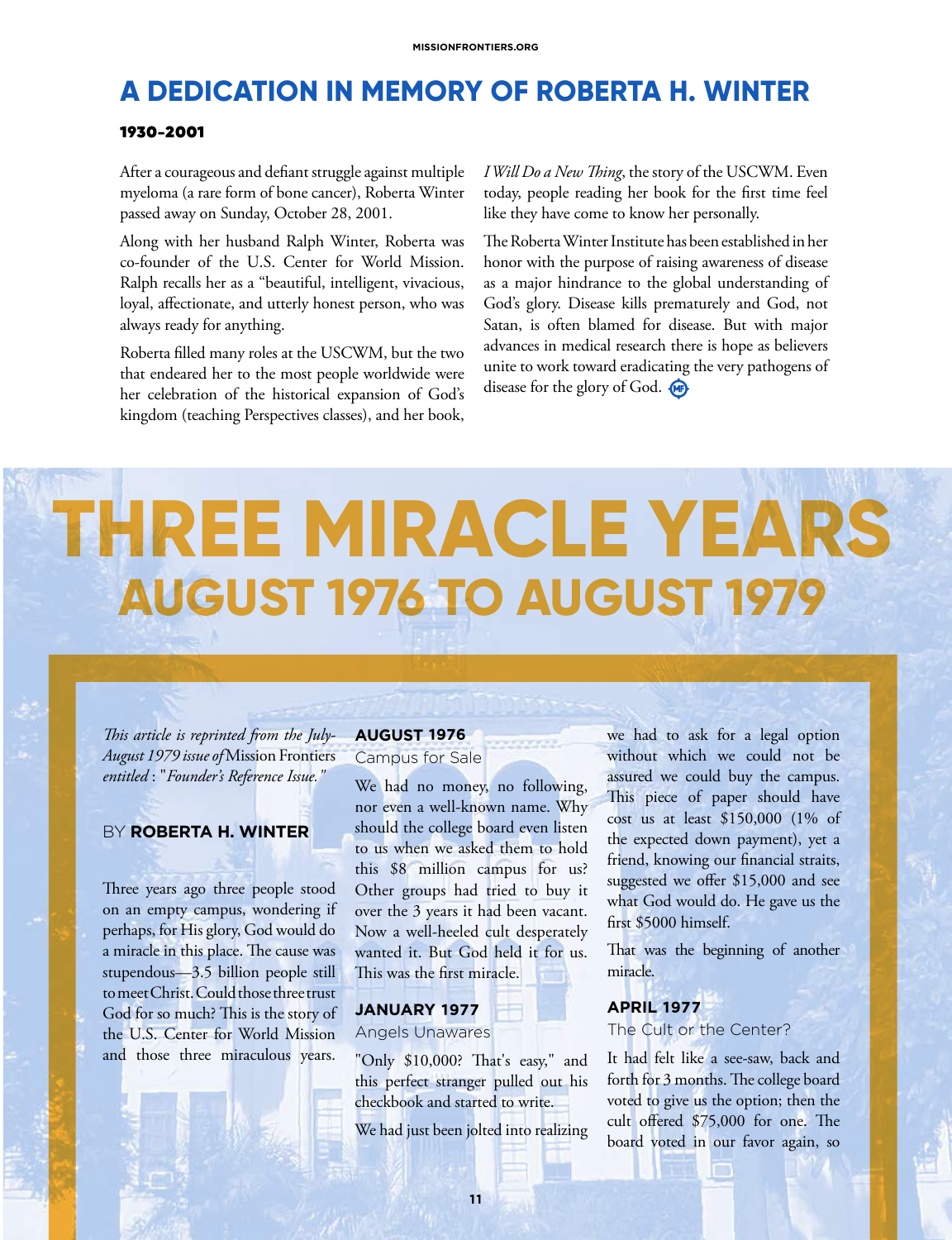the cult offered \$1.5 million as an immediate down payment. It was a test of faith for both the college and us. We still had no money. This college desperately needed money! How we rejoiced at God's grace when on April 15th we received the option in the mail.

#### **JUNE 1977**

#### Who Will Help?

"How can we ever do it?" Ralph groaned. "There's only 3 of us full time. Volunteer, part-time help is great, but we've got to have people we can lean on."

God must have heard his cry, because in late May staff started pouring in. Some moved 3000 miles across country. Some gave up well-paying jobs. We had no money to pay them even a penny yet they came! A tremendous provision from God's hands.

#### **JULY 1977**

Before You Call

"Will \$50,000 help?"

We gasped. Would it! Speaking was a newly converted, rich young man whom our daughter and her husband had met at a retreat.

A few days later we received another call: "Our church will raise \$100,000." We knew that church was quite small, and yet God had touched their hearts and would surely bless them.

#### **SEPTEMBER 1977**

Pat Boone Concert

"Pat has only one night in September that he will be in town. That is the 22nd." "And that is the only night we can get the Civic Auditorium," Mercedes replied.

That concert was full of miracles. First: Pat Boone is tremendously gifted and so vitally, genuinely interested in missions. He was spelled off by Nancy DeMoss, a beautiful young concert pianist whose heart and soul were in missions. We "just happened" to have someone on staff who was experienced in putting together crusades and concerts, someone else with experience in putting together slide shows, someone else who just happened to know all sorts of professionals who "owed" her a favor and volunteered to help, etc. It was God, obviously, who put it all together.

What a miracle night of rejoicing!

#### **OCTOBER 1977**

God's Provision

"If you need any extra money, I can loan you some." Three sources of funds called with the same offer. We casually noted their names, but trusted that the Lord would bring in all \$850,000 needed in outright gifts. But on October 1st we still lacked \$300,000. We could see that it was a miracle when the college extended our deadline one week. But it took a lot of prayer and fasting to realize that we should not turn away these loans, these expressions of faith. They also were a miracle, God's own provision for our need.

#### **NOVEMBER 1977**

Foundation Blessings

"Dr. Winter, I'd like you to come talk to the head of our foundation. It may be we can get you some more money." That was another miracle, following closely on the testing of our faith. And what rejoicing when a check for \$200,500 arrived in the mail,

#### **SPRING 1978**

#### A Book, A Chart, A Film

Six hundred and fifty thousand! And due in just another few months. We had worked hard- since November, yet all our efforts at fund raising had failed, spectacularly! Did God have any other plan?

To top it off, we now felt we should ask only for a one-time gift of \$15.95. It was God's business if some felt constrained to move the decimal point, as one lady did and gave \$1,595.00, or give a \$200,000 piece of property, as another did. We would accept all with thanksgiving.

God also gave us three tools: a film *Penetrating the Last Frontiers*  entirely narrated by Pat Boone, a wall chart of the same theme, and my book *Once More Around Jericho* God had His hand on these in a very special way that summer.

#### **SEPTEMBER 1978**

Last Minute Miracles

"How much do you lack?" Every day for a week this farmer from the plains of Canada had called with the same question. Every day the number had been less, but it was still over \$100,000 two days before our deadline.

"What can I do?" was his question. He sent us \$16,000. Four thousand more mysteriously appeared on our desk. And again